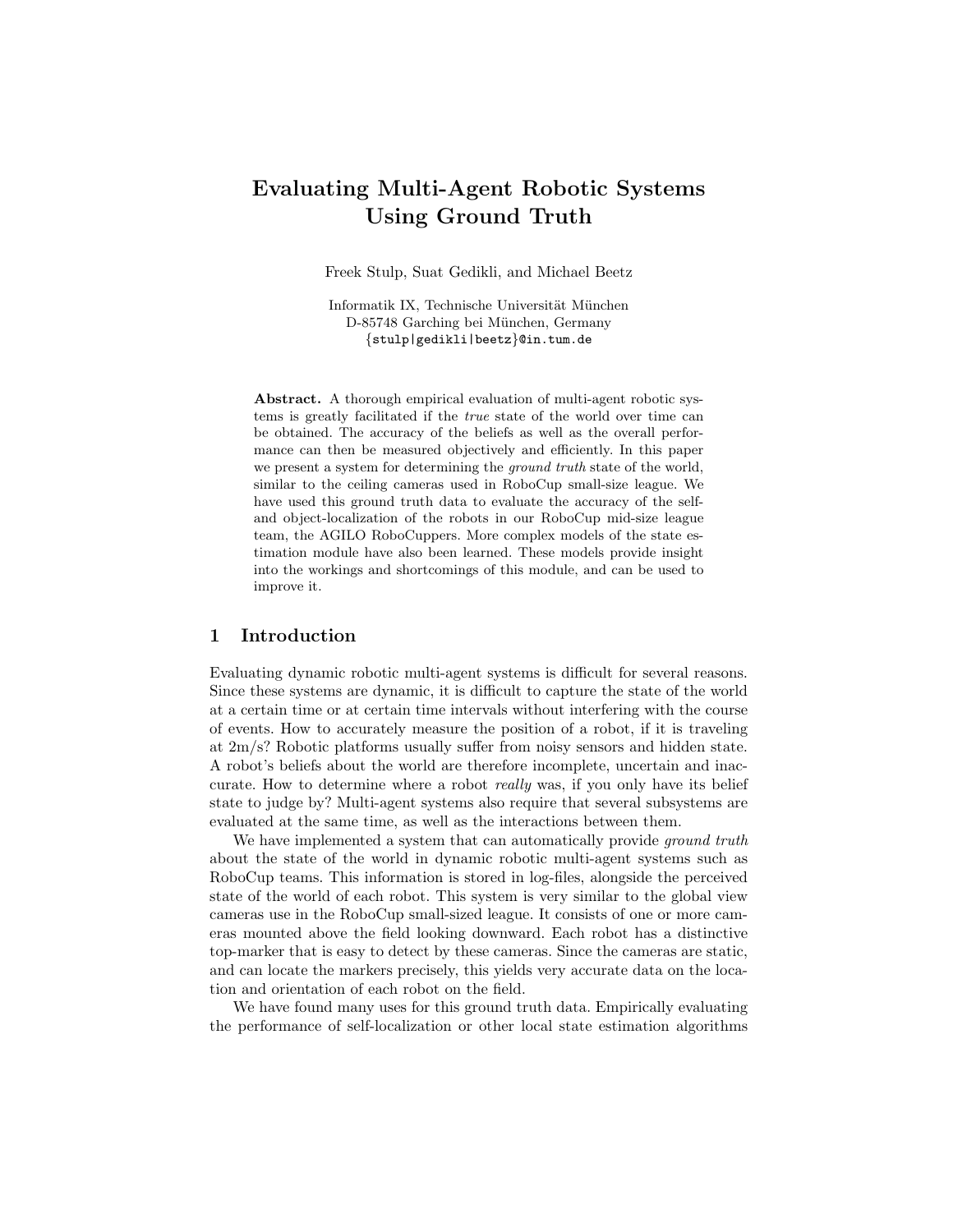is possible, and we have also learned more complex models of the sensors and state estimation algorithms. These models can greatly help to understand, and improve the system.

In the remainder of this paper we proceed as follows. The next section describes the hardware of ground truth system, and the image processing used to acquire accurate information on the poses of robots. In Section 3 we describe how we use this information to evaluate and model our RoboCup team, the AGILO RoboCuppers. Section 4 concludes with a summary and prospectives for future research.

# 2 Acquiring ground truth

In this section we will briefly present the hardware and image processing used to obtain the ground truth state of the world. This state consists of the location and orientation of each robot, as well as the location of the ball. There are several ways to locate robots, for instance based on ultrasound, such as Active Bat [13], or the Cricket Location Support System [9], or based on Radio Frequency signal strengths of packets on an wireless network [7]. The resolution of these methods are 9cm, 1.2m and 1.5m respectively. The first one is too expensive, and the latter two are too inaccurate. We have chosen a vision-based method which is similar to the global vision system used in the small-size league of RoboCup [4]. It is combines high accuracy with low cost.

# 2.1 Hardware

Our ground truth system consists of two cameras with an opening angle of 90◦ , at a height of approximately 3m above the field. The cameras are facing downward, and together they cover the whole training field, which is 6.4m x 10.4m. The system is easily extendible to more cameras. For our training field we will install a third camera for accuracy, and a standard 10m x 14m RoboCup field will need four.

The maximum number of cameras that can be used is mainly limited by the free PCI-Slots for the frame-grabbers. The computational power of the used computer, and the bandwidth of the PCI-BUS do not physically limit the number of cameras, but do influence the frame-rate at which ground truth can be computed. The cameras have a resolution of 384 x 288 Pixels and are connected with  $10m$  (S-Video Y/C) cables to the frame-grabbers. Using high quality cables with less resistance and good shielding would also work for longer distances. For a standard RoboCup field, the 10m cables are sufficient.

The robots can be distinguished from one another using color markers, exactly as in done in the RoboCup small-size league [4]. The markers we use are shown in Figure 1. The largest circle, which we will refer to as the main-circle, indicates to which team the robot belongs (cyan/magenta). The two smaller yellow or blue circles, which we will refer to as the sub-circles, are a binary encoding of the player's number. The first image in Figure 2 shows two robots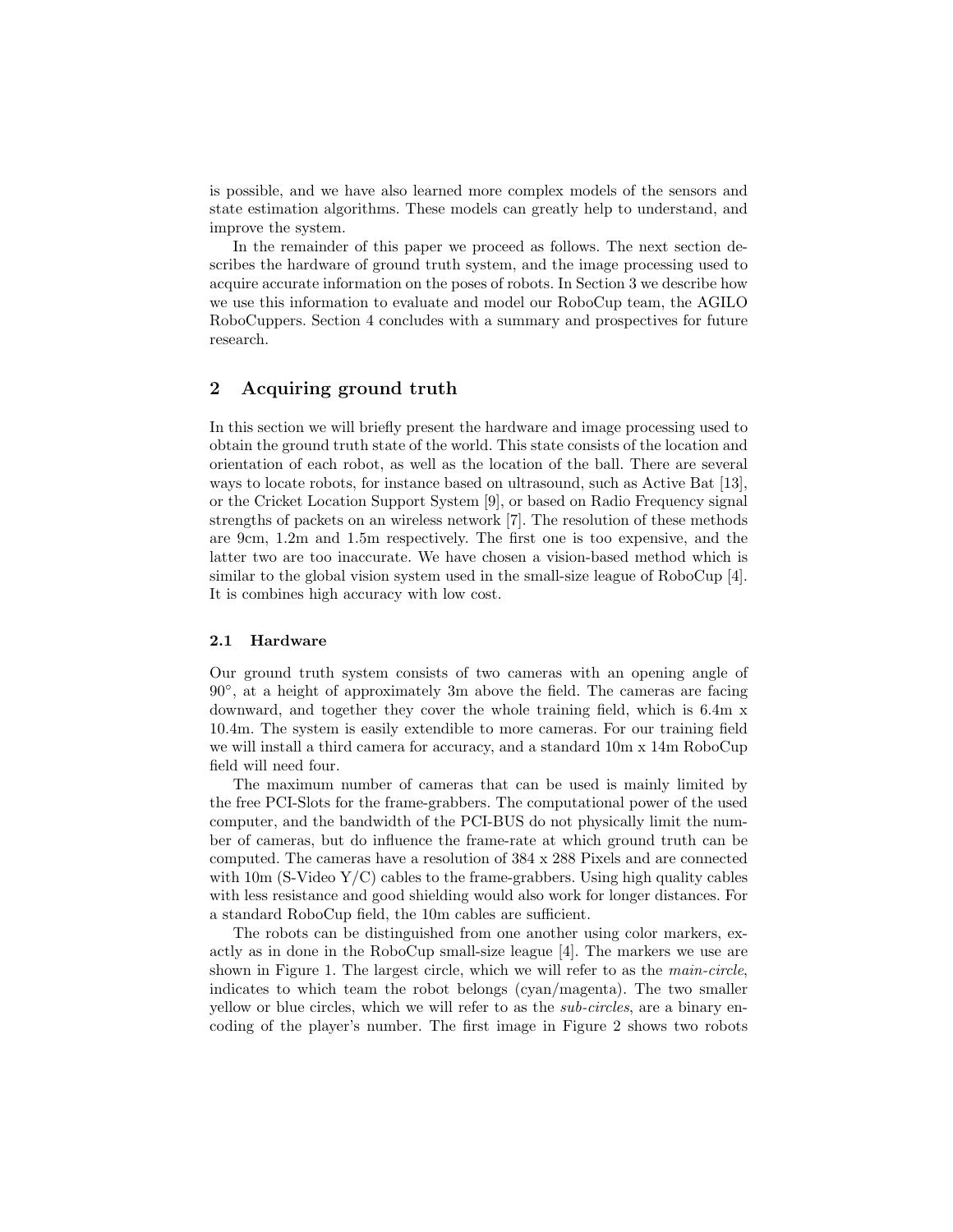with top markers representing  $#1$  and  $#3$ . This binary encoding only allows for four (2<sup>2</sup> ) distinct markers per team, as shown in figure 1. Recent rule changes in RoboCup mid-size league allow for more than four players. By adding a small circle, or adding a color we could have eight  $(2^3)$  or nine  $(3^2)$  distinct markers, respectively.

The marker is essentially an abstraction of the robot's pose. The marker has been specifically designed for perception with a color camera, so that it can be detected well, and localized accurately. It is not our goal to capture other aspects of the robot's state (kickers, grippers, arms), this abstraction therefore suffices. Also, the methods described in this paper assume that the marker is parallel to the floor. For legged robots, this assumption might not always hold.



Fig. 1. The top markers

### 2.2 Calibration and camera localization

The ceiling cameras were formerly used on our robots. Therefore, all the algorithms for camera and color calibration on the robots can simply be applied in the new configuration as well. For practical reasons, we have therefore decided to reuse the manual calibration methods, instead of automatic calibration methods proposed in RoboCup small-size league [5, 12]. Camera localization is automated, using the localization methods previously employed on the robots.

Calibrating the internal camera parameters is done using a commercial software package. Some images of a calibration plate in different positions and angles are taken. The software package then deals with the camera parameter optimization. The entire procedure takes about 10 minutes per camera.

For color calibration, we grab images and manually map image regions to given color classes. The software then generalizes over these color samples, which cover about 10 to 20% of all colors in the 16 bit color-space, so that each possible color in the color-space can be mapped to a given color class. This is stored in a look-up table for each camera. This procedure takes about 10 to 15 minutes per camera.

The cameras localize themselves using the same algorithms used on our robots [1]. The only difference is that the robots assume that the camera has only three degrees of freedom, as the actual six degrees are computationally too expensive. Since the ceiling cameras only have to localize themselves once, and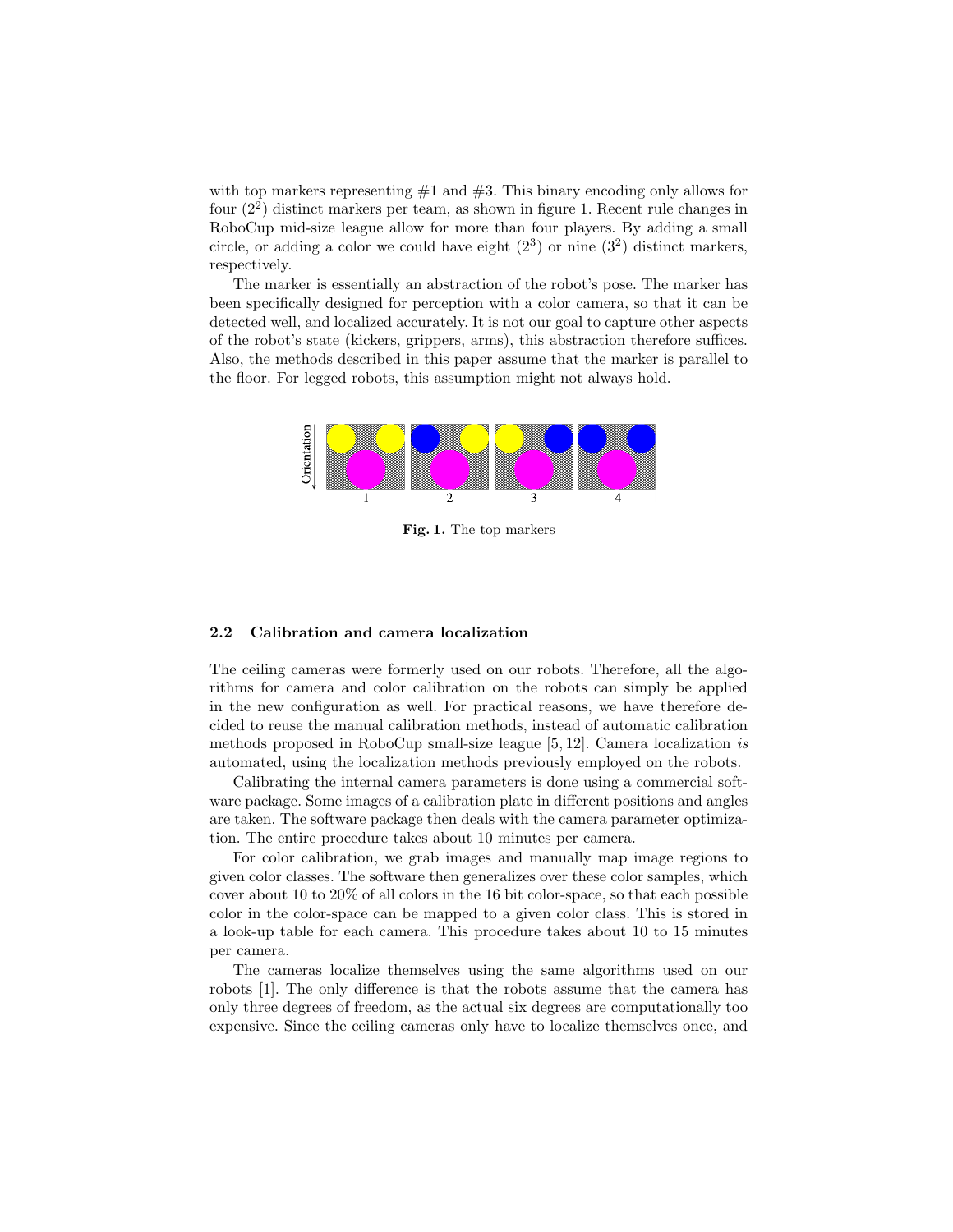accuracy is more important, we use the full six degrees. Since localization is automated, this procedure only takes a few minutes.

Once the cameras are in place on the ceiling, or attached to some scaffolding, the entire calibration and localization procedure will take less than thirty minutes per camera. Four cameras will therefore take two hours. Because the cameras can be calibrated in parallel, four people could manage it in thirty minutes. On our field, all cameras can use the same look-up table generated by color calibration. This step therefore only has to be executed once. This might not be the case for fields that are inhomogeneously lit, or cameras that are not so similar to one another.

### 2.3 Image processing software

Each camera grabs images at a rate of 15Hz. The first image in Figure 2 shows an example of such an image. The images are then segmented by color using the look-up tables generated during color calibration.



Fig. 2. Intermediate steps in image processing.

In order to detect the markers, we first search for blobs corresponding to the colored circles on the markers. For each blob, the center is computed. Then we have to determine if a blob represents a circle on a marker or not. As the sizes of the main-circles and sub-circles are known, we can filter out blobs not belonging to a marker by size and compactness. To take into account that the shape and size of a blob will vary with the position of the marker on the field, the measures of compactness and size are position dependent. To compute appropriate thresholds, the center of each blob is projected on a plane parallel to the floor at the height of the robots. This projection is used to determine the expected shape and size of this blob. Only blobs that have the right size and shape, within a certain margin of error, are accepted as belonging to a marker. For the partially overlapping area of two cameras, we use the average of two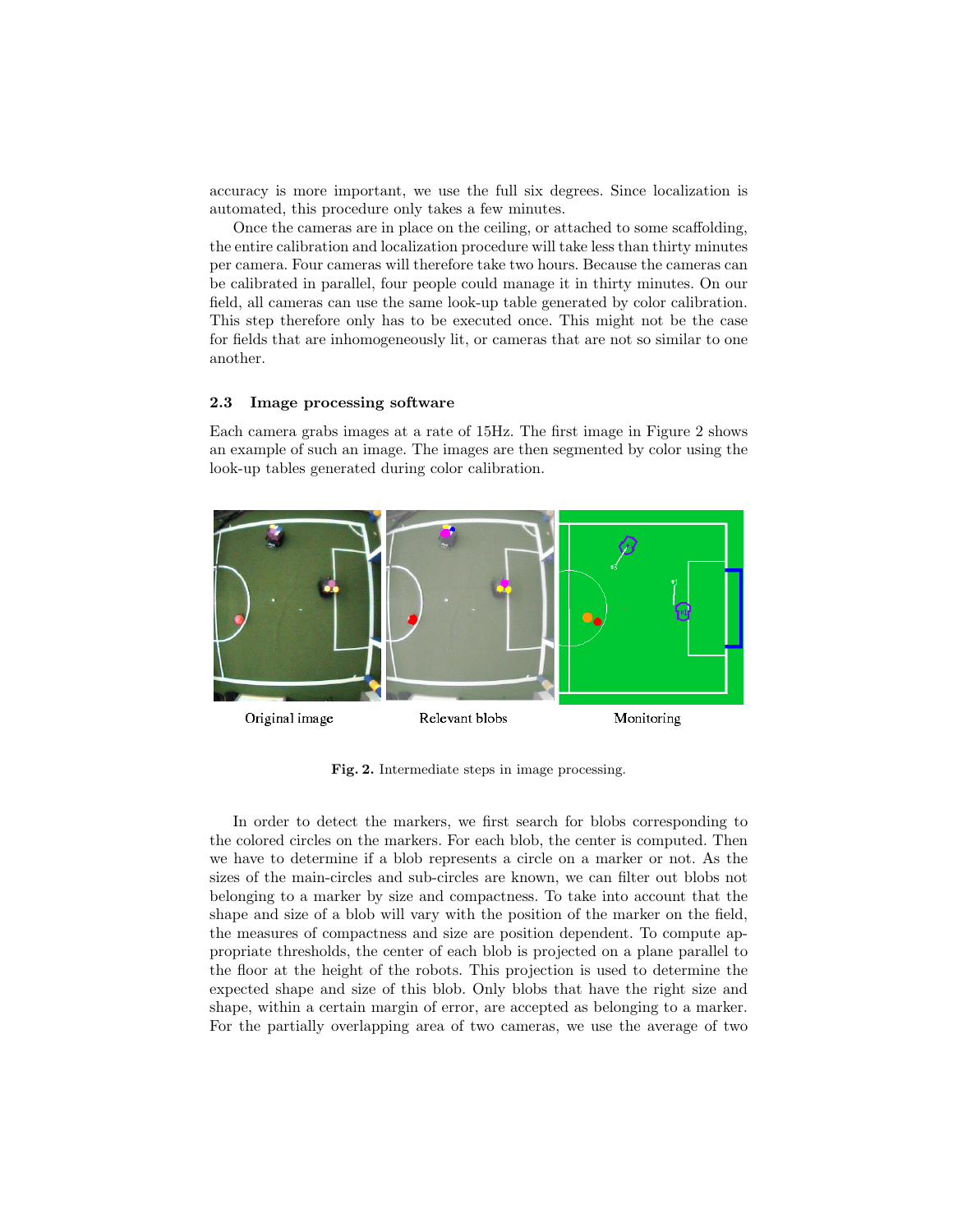blobs of the same color, if they overlap more than 20%. This yields a set of magenta, cyan, blue, yellow and orange blobs, as can be seen in the second image of figure 2. The centers and color label of all these blobs are stored in a list for further computation.

Each orange center is assumed to be a ball. Every magenta and cyan center in this array is assumed to be a main-circle. We then search all blue and yellow centers whose distance to the main-circle are in the range  $14.5 \pm 5.0$ . The distance between two sub-circles must be within the range  $18.0 \pm 6.0$ . Only these configurations of blob centers are deemed to be a marker. With the center position of the main-circle we can determine the location of the marker, and with the direction of the two sub-circles the orientation of the marker. The color of the main-circle encodes the robot's team, and the color of the sub-circles the robot's number. Since each marker is unique, there is no data association problem between a robot and a detected marker.

These results are communicated to and displayed in the program we use to monitor the state of the world, as can be seen in the last image. In this example, there are two robots, whose self-localization is displayed in blue. Their actual position, determined by the ground truth system, is displayed as a white line, the start of which indicates the robot's center. The orange ball is where robot 3 beliefs the ball to be, and the ground truth position is displayed in red. This graphical display allows us to make quick on-line inferences: "Robot 3 is localized very well, and has localized the ball reasonably. Robot 1 is not localized that well, but good enough for performing useful behavior."

### 2.4 Accuracy of ground truth estimates

Although we assume that the ground truth data represents the actual state of the world, it is of course an estimate. The question is if this estimate is accurate and certain enough to evaluate and model a robot, or a team of robots. These issues are discussed in this section.

Theoretical accuracy: We determine the highest theoretical accuracy that can be achieved, based on the image resolution (384 x 288), the height of the camera (3m), the opening angle of the lens (90◦ ). For these values, one pixel in the image represents an area of approximately 1.22cm x 1.64cm at center of the image, up to 2.44cm x 3.25cm at the border of the image. Determining positions of pixels with higher resolution is insignificant. By using large color markers with a diameter between 15 and 20cm, the marker's size in the image is 20 to 170 pixels. The center of each blob can be calculated more precisely than one pixel, so theoretically, the center of the circle can be determined more precisely.

Accuracy for static objects: To determine the actual accuracy of robot localization by the ground truth system, we placed a robot with marker on fifteen different positions on the field. We measured the actual position by hand (*ground* ground truth, so to speak), and compared it to the pose estimated by the system. For the localization of the robots we have an accuracy of 0.3 to 5.2 cm and for its orientation 1 to 2.3◦ .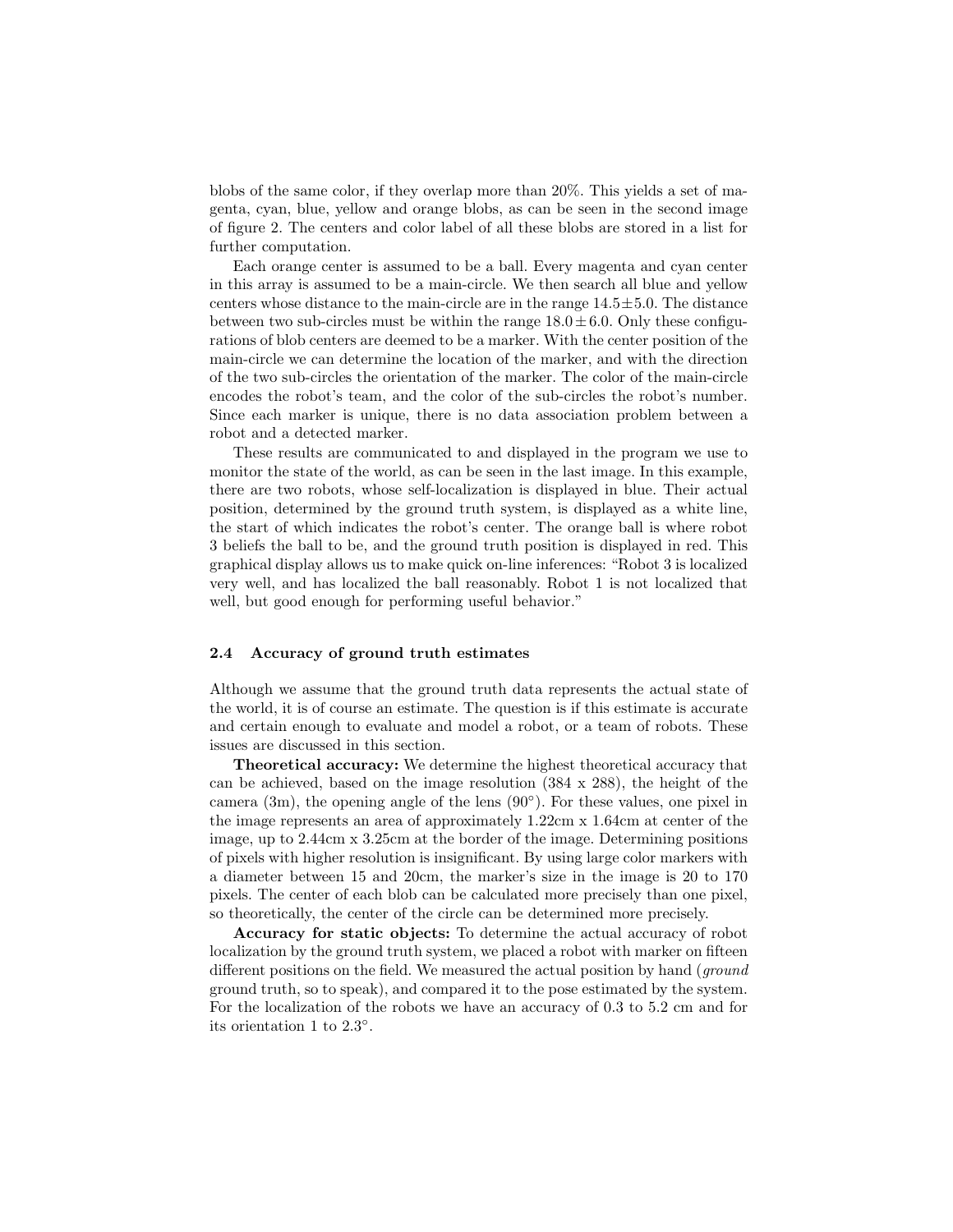Accuracy for dynamic objects: As it is difficult to measure the location of moving robots by hand, we were not able to determine these values for moving robots. Since the shutter speed of our cameras is  $1/120s$ , the maximum distance a robot can drive during an exposure is 1.7cm for a robot traveling at 2m/s. The maximum angle it can turn in  $1/120$  of a second is about  $4^{\circ}$  for a robot turning with  $500°/s$ . These values are lower than the theoretical accuracy that can be obtained, so we do not expect blurring to influence the accuracy significantly. Also, since the image processing algorithms have no internal state, each image is processed completely independently of all previous images. Therefore errors are not propagated and accumulated.

Since the cameras are not synchronized, there might be a delay between images taken by different cameras. This might be a problem, when two overlapping cameras detect the same robot at different times. Given that the frame-rate is 15Hz, the maximum distance a robot can drive between these two times is about 7cm, and the maximum angle a robot can turn is 19<sup>°</sup>. The estimated world state is not really a snapshot, but a time interval of the real world state. For the overlapping area recorded by two cameras, we reduce the temporal and spatial errors by averaging all blobs detected by both cameras, as described in Section 2.3.

Robustness of marker detection: Apart from the accuracy, another important issue is whether a marker is detected at all. To evaluate this we have conducted three experiments. First of all, we placed eight markers on the field, and determined how often they were detected over 4100 frames, which is about 4.5 minutes. Some are detected 97-99% of the time, and others a full 100%. The average is 99.0%. The complete results are listed in Table 1, in the row labeled Static. In the second experiment we removed one of the eight markers from the field, and measured how often it was (falsely) detected over an interval of 6000 frames, which is more than 6.5 minutes. This was done for all eight markers. Most markers were correctly never detected. The results are listed in the second row of Table 1, labeled Removed. In the last experiment, we drove a robot across the field by remote control for 2000 frames, which is more than 2 minutes. This was repeated for each marker. The results were not as good as for the static experiment, but nevertheless detection rates are still 97.5% on average. Results are listed in the row labeled Dynamic.

| $Experiment$   $#$ Frames |      | Magenta $(\%)$ |      |       | Cyan $(\%)$ |       |      |       | Mean $(\%)$ |                  |
|---------------------------|------|----------------|------|-------|-------------|-------|------|-------|-------------|------------------|
|                           |      |                |      |       |             |       |      |       |             |                  |
| 1) Static                 | 4100 | 100.0          | 99.2 | 100.0 | 97.7        | 100.0 | 99.7 | 98.0  | 97.1        | 99.0             |
| 2) Removed                | 6000 | 0.0            | 0.0  | 0.0   | 0.01        |       | 0.5  | (0.0) | 0.4         | 0.2 <sub>1</sub> |
| 3) Dynamic                | 2000 | 99.0           | 96.7 | 98.8  | 96.2        | 98.8  | 98.2 | 96.4  | 96.1        | 97.5             |

Table 1. Results of marker detection robustness experiments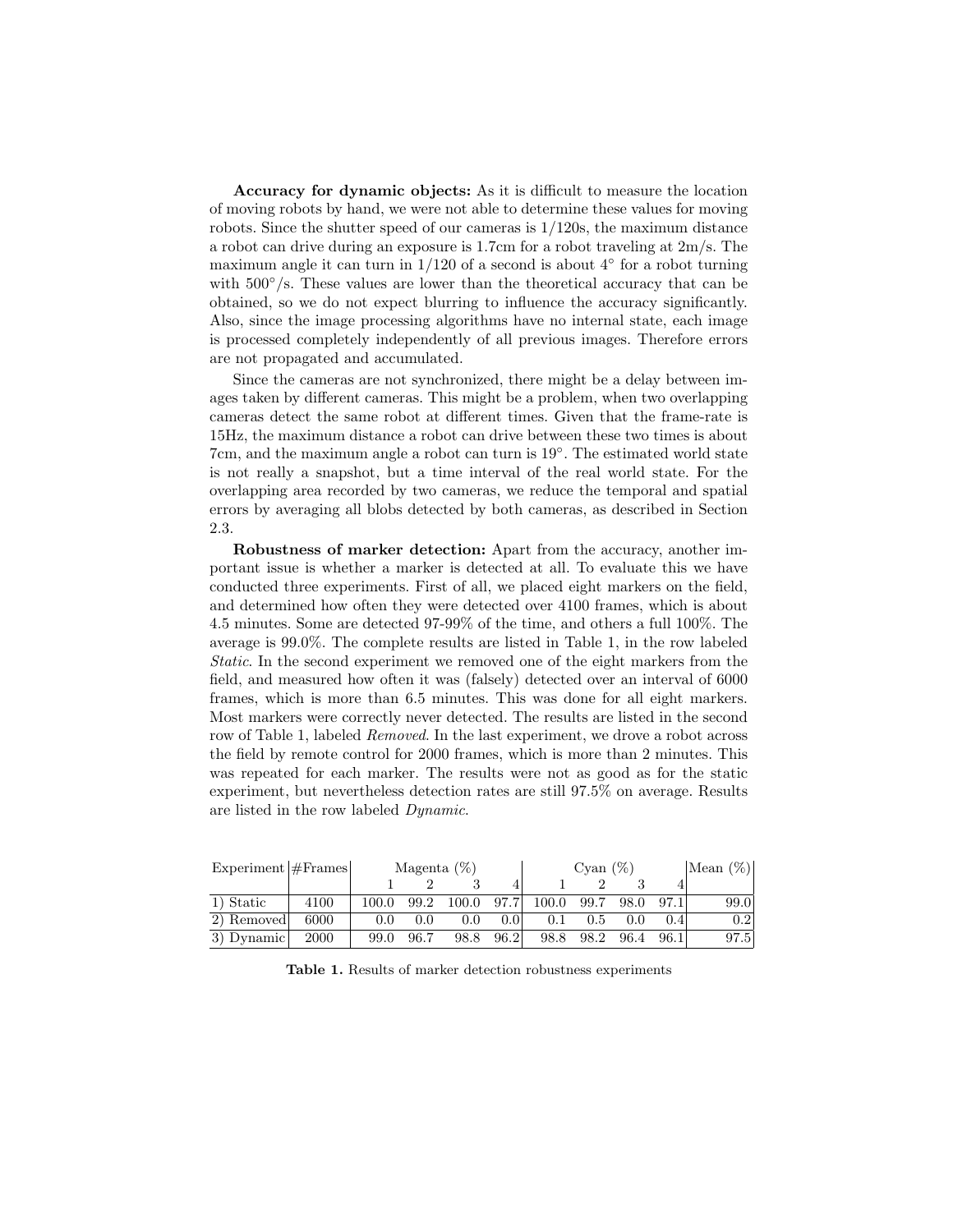#### 2.5 Logging the ground truth

As is customary in RoboCup mid-size league our robots communicate their state estimation results to a central computer. This data is used for monitoring the robots' beliefs about the world on-line. Since the data is already available centrally in the monitoring program, it stores it in one log file. This is similar to the logging system of the Ulm Sparrows [6].

As discussed in section 2.3, the monitoring program also receives the data from the ground truth system. Therefore, it was a simple step to include the ground truth data into the log file. As the clocks of all robots and the ground truth system are synchronized, we have a distinct correspondence between the robots belief state and its actual pose given by the ground truth data. This enables a direct comparison, on- and off-line.

# 3 Evaluating and modeling the AGILO RoboCuppers

In this section we will discuss how we have used the ground truth system to evaluate and model our RoboCup mid-size team, the AGILO RoboCuppers. The data we acquire is not only used for determining quantitative measures of performance, but also to learn complex and qualitative models of the system's competences and weaknesses. Since such models help to understand the system and to break down its complexity, it is also an important aspect of evaluating it.

# 3.1 Evaluating state estimation accuracy

Before we could acquire ground truth data to evaluate the accuracy of selflocalization, we measured it by hand for static positions, as described in section 2.4. Of course, this yields too few, and more annoyingly, unrealistic data. When the robots are performing their task self-localization is much more difficult, as they are constantly moving, and landmarks are occluded by teammates and opponents. The ground truth data allows us to measure the performance constantly over time, and under realistic conditions.

In three friendly matches against the Ulm Sparrows [6] we were able to log approximately two hours of net playing time. Quantitative data for these experiments can be found in Table 2. The left, center and right column display the accuracies (Root-Mean-Square Error, or RMSE) and the standard deviation of the self-localization, of the ball observations and of the opponent observations of the individual robots. These results are taken from [1].

The localization worked very well for the goal-keeper  $(\#1)$  and the striker  $(\#4)$ . Their localization accuracies are estimated to be 12 and 19 cm, respectively. This is not surprising for the goal-keeper, since it is quite stationary and can observe the penalty area lines well most of the time and use them for precise localization. The accuracy achieved by robot  $(\#4)$  is quite remarkable since it traveled long distances across the field and scored several goals. The inferior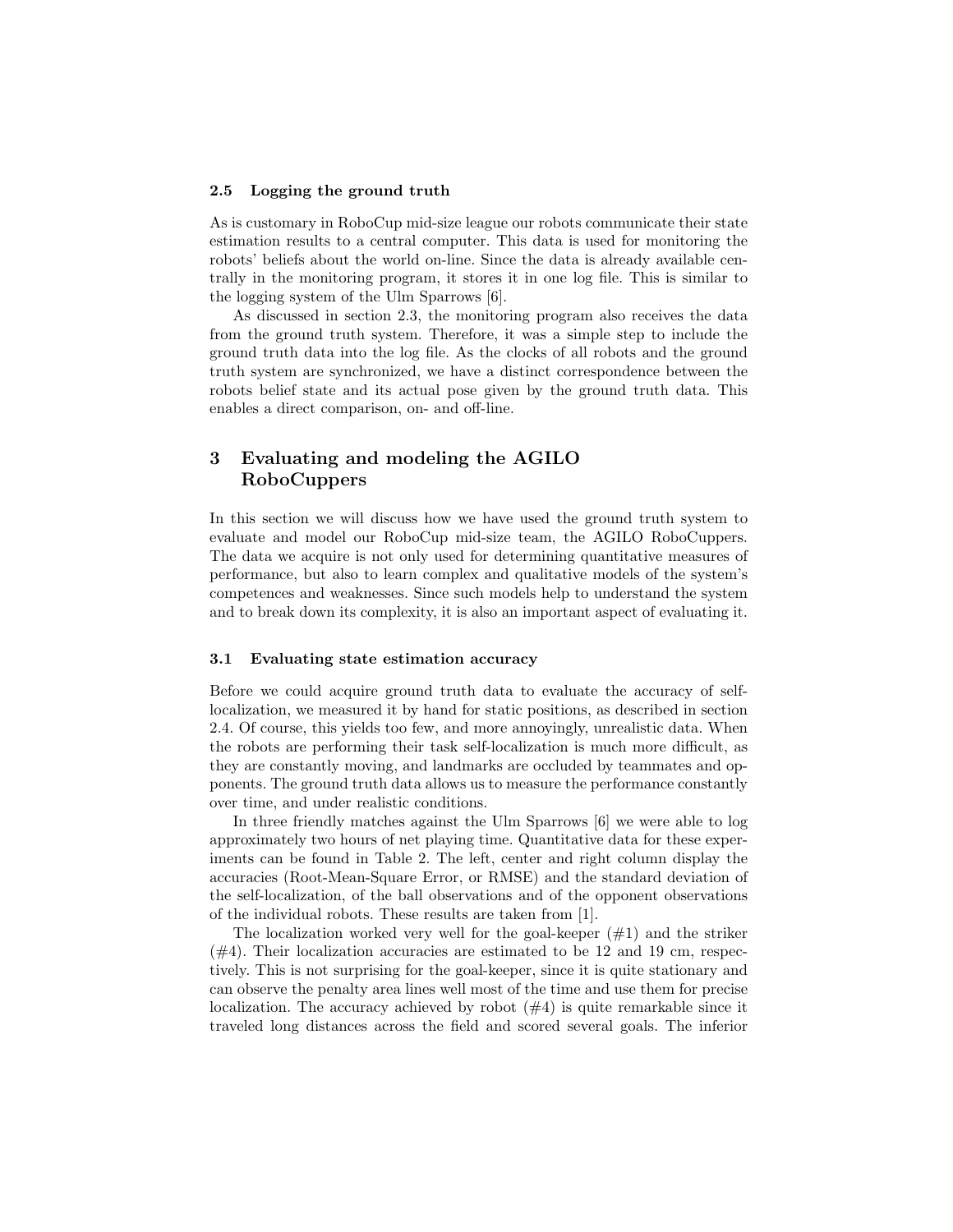|                     |      | Self-Localization                                                                |      | <b>Ball Observations</b> | Opponent Observations |      |  |  |  |  |  |
|---------------------|------|----------------------------------------------------------------------------------|------|--------------------------|-----------------------|------|--|--|--|--|--|
|                     |      | Robot $\ RMSE(m)$ std.dev. $(m)\ RMSE(m)$ std.dev. $(m)\ RMSE(m)$ std.dev. $(m)$ |      |                          |                       |      |  |  |  |  |  |
| 1. Match            |      |                                                                                  |      |                          |                       |      |  |  |  |  |  |
| #1                  | 0.12 | 0.07                                                                             | 0.31 | 0.23                     | 0.38                  | 0.26 |  |  |  |  |  |
| #2                  | 0.33 | 0.15                                                                             | 0.38 | 0.25                     | 0.50                  | 0.26 |  |  |  |  |  |
| #3                  | 0.24 | 0.11                                                                             | 0.24 | 0.22                     | 0.46                  | 0.26 |  |  |  |  |  |
| #4                  | 0.19 | 0.09                                                                             | 0.25 | 0.23                     | 0.37                  | 0.25 |  |  |  |  |  |
| 2. Match            |      |                                                                                  |      |                          |                       |      |  |  |  |  |  |
| #1                  | 0.11 | 0.06                                                                             | 0.33 | 0.22                     | 0.42                  | 0.26 |  |  |  |  |  |
| $\#2$               | 0.33 | 0.19                                                                             | 0.35 | 0.25                     | 0.48                  | 0.27 |  |  |  |  |  |
| #3                  | 0.21 | 0.10                                                                             | 0.28 | 0.24                     | 0.40                  | 0.24 |  |  |  |  |  |
| #4                  | 0.20 | 0.10                                                                             | 0.25 | 0.26                     | 0.35                  | 0.24 |  |  |  |  |  |
| 3. Match            |      |                                                                                  |      |                          |                       |      |  |  |  |  |  |
| #1                  | 0.12 | 0.09                                                                             | 0.27 | 0.22                     | 0.40                  | 0.26 |  |  |  |  |  |
| $\#2$               | 0.37 | 0.21                                                                             | 0.34 | 0.26                     | 0.51                  | 0.26 |  |  |  |  |  |
| #3                  | 0.23 | 0.11                                                                             | 0.26 | 0.22                     | 0.44                  | 0.25 |  |  |  |  |  |
| #4                  | 0.19 | 0.10                                                                             | 0.18 | 0.20                     | 0.38                  | 0.25 |  |  |  |  |  |
| Mean of all matches |      |                                                                                  |      |                          |                       |      |  |  |  |  |  |
| #1                  | 0.12 | 0.08                                                                             | 0.29 | 0.22                     | 0.40                  | 0.26 |  |  |  |  |  |
| $\#2$               | 0.34 | 0.18                                                                             | 0.36 | 0.25                     | 0.50                  | 0.26 |  |  |  |  |  |
| #3                  | 0.23 | 0.11                                                                             | 0.26 | 0.23                     | 0.44                  | 0.25 |  |  |  |  |  |
| #4                  | 0.19 | 0.10                                                                             | 0.21 | 0.22                     | 0.37                  | 0.25 |  |  |  |  |  |

Table 2. Evaluation of state estimation accuracy

accuracies of robot  $(\#2)$  and robot  $(\#3)$  led to further investigations and it was found, that both robots were using suboptimal camera parameterizations. Furthermore, robot  $(\#2)$  was also using a suboptimal color lookup table, and as such failed to produce good classification results for a wide range of images. The addition of a suboptimal color classifier causes the localization algorithm to be unstable and fail more often by two orders of magnitude. This is a clear example of how the quantitative evaluation of the robotic system using the ground truth gives insight of the system's performance, and can help in detecting errors.

Table 2 also summarizes the input data used to test the opponent tracking algorithm. Self-localization errors and inaccuracies often cause errors in ball and opponent observations. As a rule of thumb, the errors for opponent observations are usually greater than the errors for ball observations. This is due to the unique circular shape of a ball. Arbitrary robot shapes hamper the opponent detection routines and as such add an indirect level of noise. The unfortunate influence of the wrong intrinsic camera parameters of robots  $(\#2)$  and  $(\#3)$  on the observations is clearly visible.

In [8], Merke et al. also use a laser range finder as an external sensor to determine the actual position of a robot, and evaluate its self-localization. Unfortunately, the laser range finder cannot measure orientation, and the system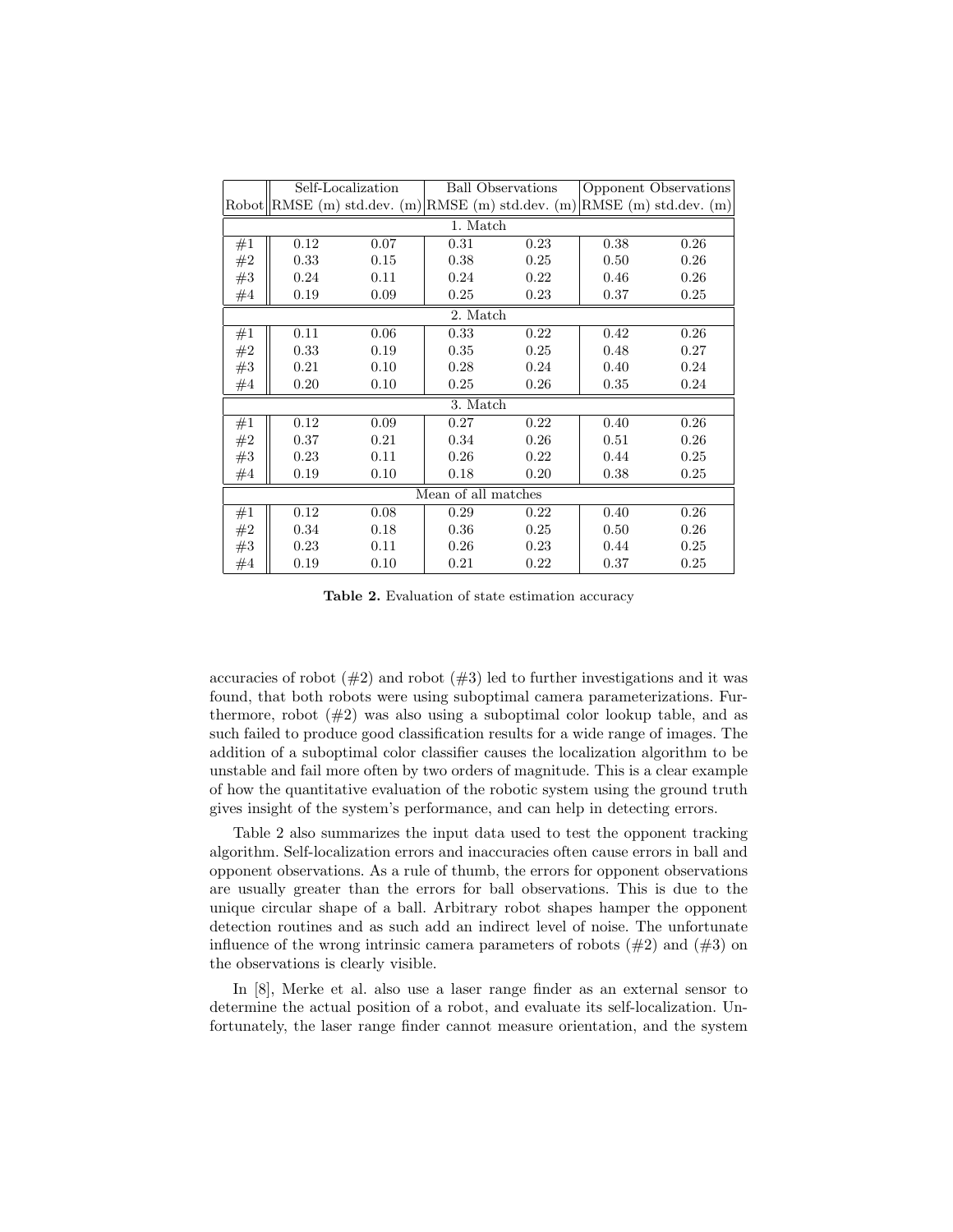has not been designed to track multiple robots. Their main aim was to record the ground truth for a omni-vision benchmark.

### 3.2 Learning models of the system

More elaborate sensor models can also be learned using the ground truth data. Apart from determining the mean error, as discussed in section 3.1, interesting and more complex aspects are: Does the robot perceive objects that aren't there (hallucinations)? Does the robot not perceive objects that are there (oversights)? Can it be predicted when these failures arise?

Using the ground truth system, we can detect hallucinations and oversights automatically. If a robot's state estimation detected an object at a certain position, but ground truth did not (within a 30cm radius), the robot has hallucinated this object. If the ground truth system detected an object, but the robot did not (again within 30cm radius), the robot has overseen this object. We have used Quinlan's C4.5 decision tree learning algorithm to learn predictive rules as to whether or not to integrate an observation into state estimation considering the current situation [11]. The robot learned rules that an observation is likely to be informative if

- 1. the observed distance D is less than 3.76086 and the robot has not lost track of its position
- 2. the robot is not turning, the angle  $\phi$  between the observation and the direction the camera is pointed to is less than 22.91° and  $D \leq 5.42$
- 3. the robot is turning,  $D \leq 6.87$ , and  $\phi \leq 43.6$

There is a wealth of information in such learned models. First of all, it gives us insight into the workings and performance of the system. Apparently, the robot has problems discerning objects at distances larger them 3.7 meters. This performance loss might be due to insufficient image resolution or camera height. We could change this, make more experiments with ground truth, and relearn the decision tree to see if the changes have led to improved performance.

Second, it can be used to improve the state estimation itself. In state estimation it is often assumed that every observation provides the robot with additional information that can be used to improve the state estimate. In reality, however, this is often not true. Applying the learned rules above to filtering observations we could reduce the hallucinated observations by one third. Since these observation are not used for further processing, state estimation also becomes more efficient. This example show clearly that having a model of the system and its shortcomings can help to understand and improve it.

Finally, in the future we will use the learned decision tree to improve our simulator. At the moment the simulator uses accurate learned models of the robot's dynamics [3]. The "sensor model" is very crude however: each agent simply receives the exact locations of all the objects in its field of view. The learned rules could be used to improve this model, and generate hallucinations, or generate oversights by deleting certain objects. When and where to do this can be determined using the decision tree.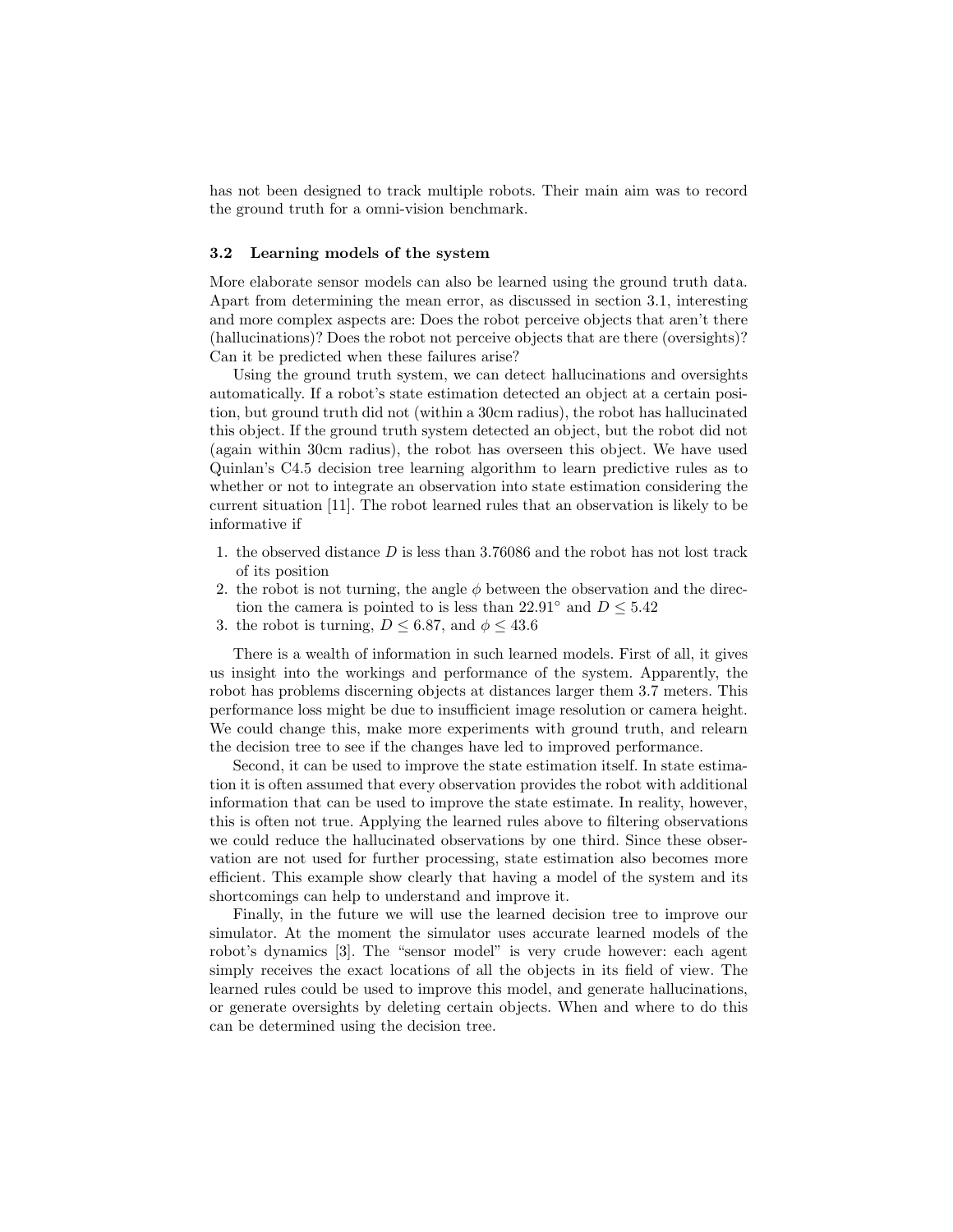### 3.3 Providing robots with the global state

Having access to the global game state also allows a thorough evaluation of the action selection module, independent of the inaccuracies and uncertainties that arise from the state estimation performed locally on the robot.

In our system, the first step in developing or adapting control routines is made in the MRose simulator [3]. This simulator has an accurate learned model of the robot dynamics, and can simulate multiple robots on one field in parallel, using the same controller the robots use in the real world. Even though this simulator has good models of the environment, the low-level routines do not map to the real controller perfectly. Testing of the controller on the real robot is necessary to fine-tune the low-level routines. Without ground truth, this is difficult, as the robot's imperfect state estimation makes is difficult to see the effects of changes to the low-level controllers, because unexpected behavior might arise due to false self-localization.

To make this process easier we have enabled functionality to provide the robots with the global state, as computed by the ground truth cameras. This is exactly the same as in RoboCup small-size league. Using this set-up, we can test the robots' control routines, without depending on state estimation.

Of course, the final step is always to test the routines on a real robot with local state estimation. Assuming perfect localization is a fallacy, and routines for dealing with uncertain localization must also be implemented and tested. The ground truth system provides us with an intermediate and useful development step between the simulator and the real robot with local state estimation.

# 4 Conclusion and future work

In this paper we have presented a system for acquiring and storing ground truth data for dynamical multi-robot systems, such as our RoboCup team. We have also discussed how this data can be used to evaluate the robot's performance, and how plan to construct models of the sensors and state estimation algorithms.

Our future research will aim at learning further and more elaborate models to understand and improve state estimation. Another exciting direction is learning models of the opponents using ground truth. Up till now, such research has been confined to the simulation league in RoboCup [10, 2]. This is probably due to the accuracy and completeness of the data. The similar data provided by the ground truth system will hopefully allow the acquisition of similarly expressive models.

The ground truth system could also be used to assist the referee in RoboCup games. It can accurately measure when a ball is over the line, when a goal has been scored, or when a robot has been in a penalty area for too long. Collisions could be determined by projecting a model of the robots' shape onto the field at the measured pose, and detect if they make contact.